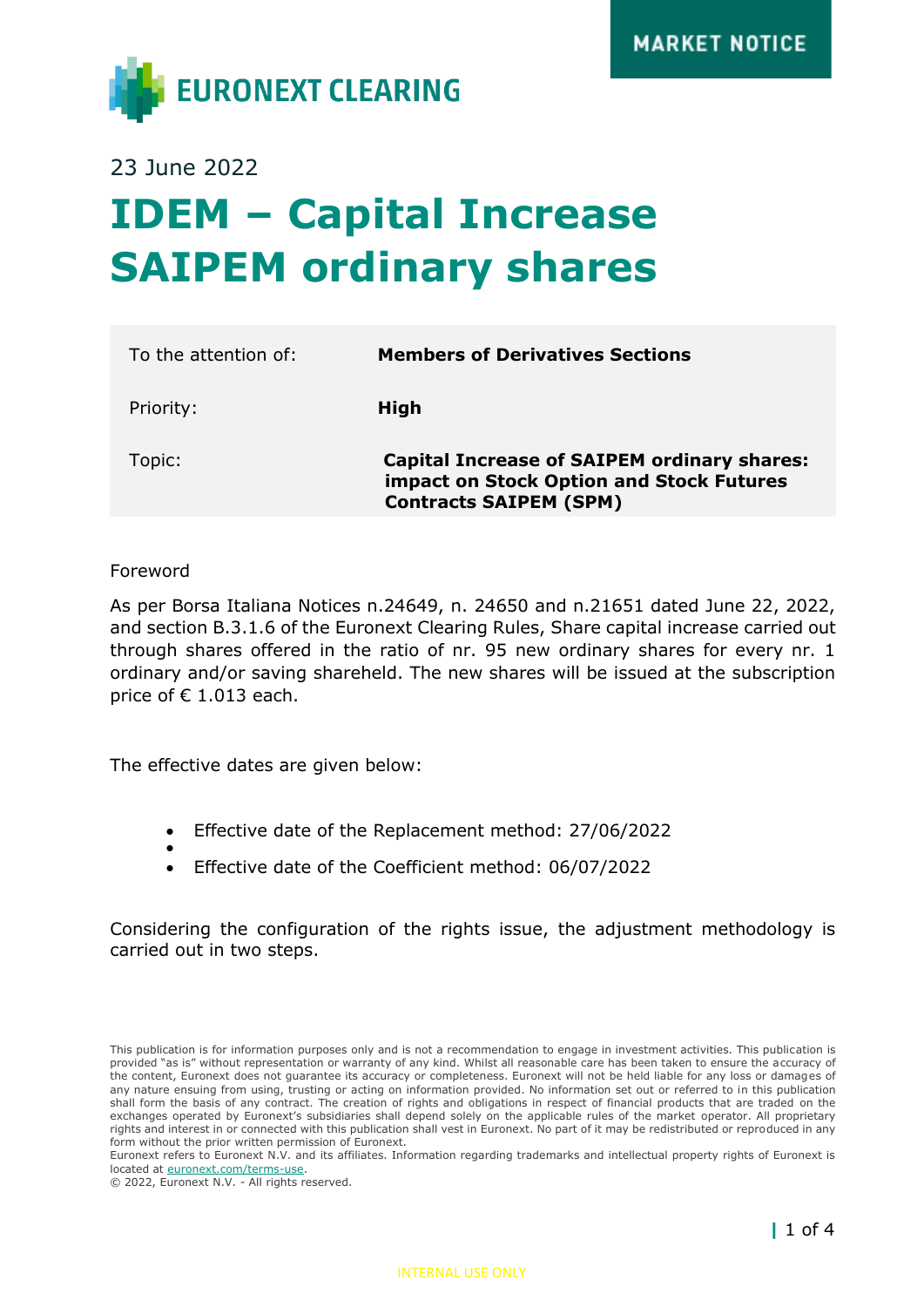

## **I step:** *Replacement method*

For the first adjustment SAIPEM shares are replaced by a basket composed of SAIPEM shares and the related pre-emptive rights.

## **II step:** *Coefficient method*

For the second adjustment the basket composed of SAIPEM shares and the related pre-emptive rights is replaced by SAIPEM shares only (while the exercise price, the daily closing price and the lot) are adjusted by applying a K coefficient.

At the end of the session on Friday, June 24, after the evening batch processing, the open positions will be adjusted as below.

## **1. Adjusted Position**

#### *1.1 Positions in options*<sup>1</sup>

- a. Exercise prices will not be adjusted
- b. SAIPEM shares will be replaced with a basket consisting of shares SAIPEM and related option rights as follows:
	- Basket =  $1$  SAIPEM share +  $1$  SAIPEM option right
	- Lot: The lot will remain unchanged at 21.

## *1.2 Futures positions*

- c. Daily closing prices will not be adjusted
- d. SAIPEM shares will be replaced with a basket consisting of shares SAIPEM and related option rights as follows:

<sup>1</sup> Option positions exercised and/or granted up to Thursday, June 23, 2022 will not be adjusted. For these positions, the delivery obligation therefore remains in respect of 21 Cum ordinary shares.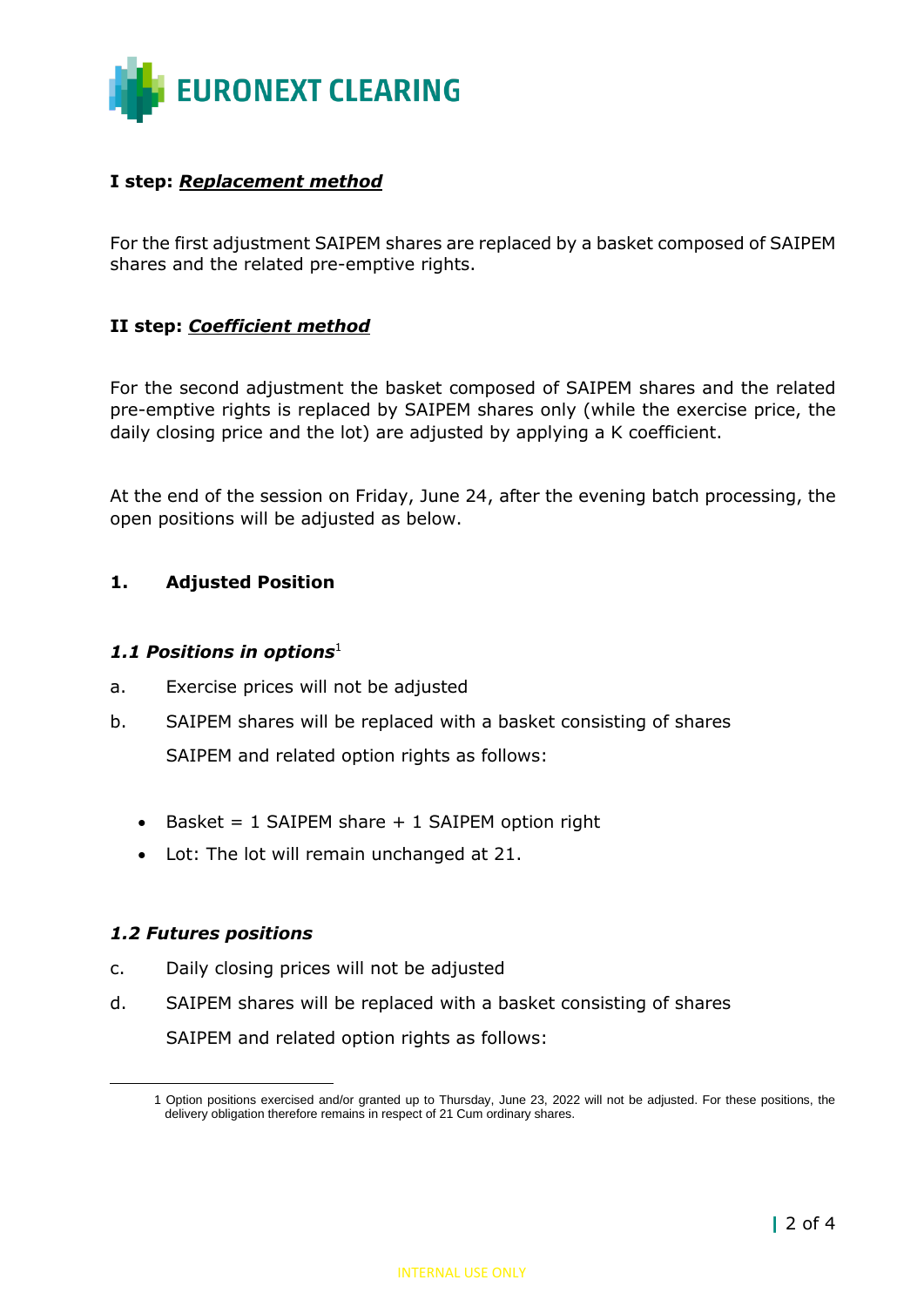

- Basket =  $1$  SAIPEM share +  $1$  SAIPEM option right
- Lot: The lot will remain unchanged at 21.

The following describes the interventions to be made in the Back Office systems by Participants replicating Euronext Clearing's margin methodology.

# **2) Classification of positions with physical delivery and cash.**

 Options and Futures positions will be identified in Clearing reports as shown in the table below:

| Up to the last cum trading day<br>(included)                   |                                                        |                               | Starting from the first ex trading<br>day (included)                   |                                                        |                               |                              |                                |
|----------------------------------------------------------------|--------------------------------------------------------|-------------------------------|------------------------------------------------------------------------|--------------------------------------------------------|-------------------------------|------------------------------|--------------------------------|
| <b>Description</b>                                             | <b>Number of</b><br><b>Underlying</b><br><b>Shares</b> | <b>Class</b><br><b>Symbol</b> | <b>Description</b>                                                     | <b>Number of</b><br><b>Underlying</b><br><b>Shares</b> | <b>Class</b><br><b>Symbol</b> | <b>Class</b><br><b>Group</b> | <b>Product</b><br><b>Group</b> |
| SAIPEM<br>Ordinary<br>Shares                                   | 21                                                     | <b>SPM</b>                    | <b>SAIPEM</b><br><b>Shares</b><br>Adjusted                             | 1 SAIPEM<br>share $+1$<br>SAIPEM pre-<br>emptive right | SPM1                          | <b>SPM</b>                   | <b>SPM</b>                     |
| SAIPEM<br><b>Shares</b><br>1 ^ Adjusted<br>(only Option)       | 21                                                     | SPM1                          | <b>SAIPEM</b><br><b>Shares</b><br>$2 \wedge$ Adjusted<br>(only Option) | 1 SAIPEM<br>share $+1$<br>SAIPEM pre-<br>emptive right | SPM <sub>2</sub>              | <b>SPM</b>                   | <b>SPM</b>                     |
| <b>SAIPEM</b><br><b>Shares</b><br>2^ Adjusted<br>(only Option) | 21                                                     | SPM <sub>2</sub>              | <b>SAIPEM</b><br><b>Shares</b><br>3^ Adjusted<br>(only Option)         | 1 SAIPEM<br>share $+1$<br>SAIPEM pre-<br>emptive right | SPM3                          | <b>SPM</b>                   | <b>SPM</b>                     |
| <b>SAIPEM</b><br>Ordinary<br><b>Shares</b>                     | 21                                                     | <b>SPM</b><br>$E/A*$          | SAIPEM<br>Shares Cum                                                   | 21 cum                                                 | <b>SPMA</b>                   | <b>SPMA</b>                  | <b>SPM</b>                     |
| <b>SAIPEM</b><br>Ordinary<br><b>Shares</b>                     | 21                                                     | SPM1<br>$E/A*$                | SAIPEM<br><b>Shares Cum</b>                                            | 21 cum                                                 | <b>SPMB</b>                   | <b>SPMB</b>                  | <b>SPM</b>                     |